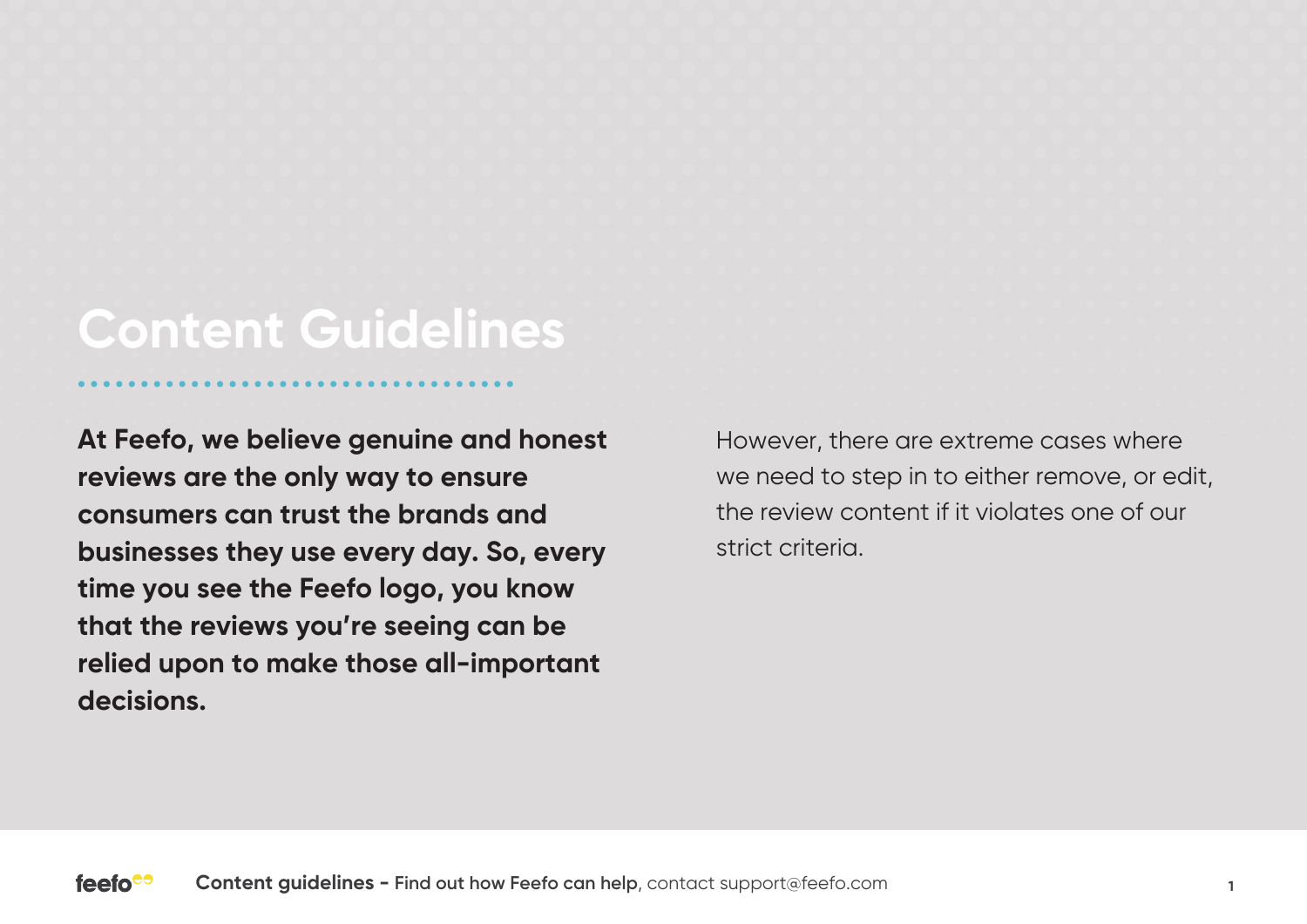## **Grounds for removal...**

**→**

**→**

**Litigious comments** – When a consumer leaves a review that claims, without evidence, illegal or fraudulent behaviour, i.e. that a business or consumer is engaged in dangerous practices, is a liar, or scam; or that they are selling fake goods or services. This list is not definitive and could include where actual court action or litigation is referred to within the content. We would also remove comments where a transaction was not accepted because of a fraud check - in this instance, evidence would need to be provided by the merchant.

**Profanity** – Swearing of any kind is not permitted. The Feefo platform has built-in profanity filters that will automatically star out certain words on all public facing pages. Depending on severity and frequency of the swearing, all of the content may be removed from public view.

- **Discriminatory comments**  Any comments of a discriminatory nature will result in removal of the content this includes, but is not limited to, racism, homophobia, sexism, or xenophobia. **→**
- **Irrelevant content** Where the content is completely unrelated to the transaction in question, is about Feefo, or clearly about the wrong company or product, the content will be removed. Content may also be removed where a business only collects service reviews and a product review has been left by a customer, or vice versa. **→**
- **Inappropriate media content** Where user-generated content, such as videos or images, contain nudity, or visible words or representations that fall into any of the other criteria for removal; or where minors, that are not the main subject of the review content, are depicted. **→**
- **Requested by content owner** If an author has specifically requested that their content be removed from public view, and direct evidence can be provided for the request, Feefo will remove the review in question. **→**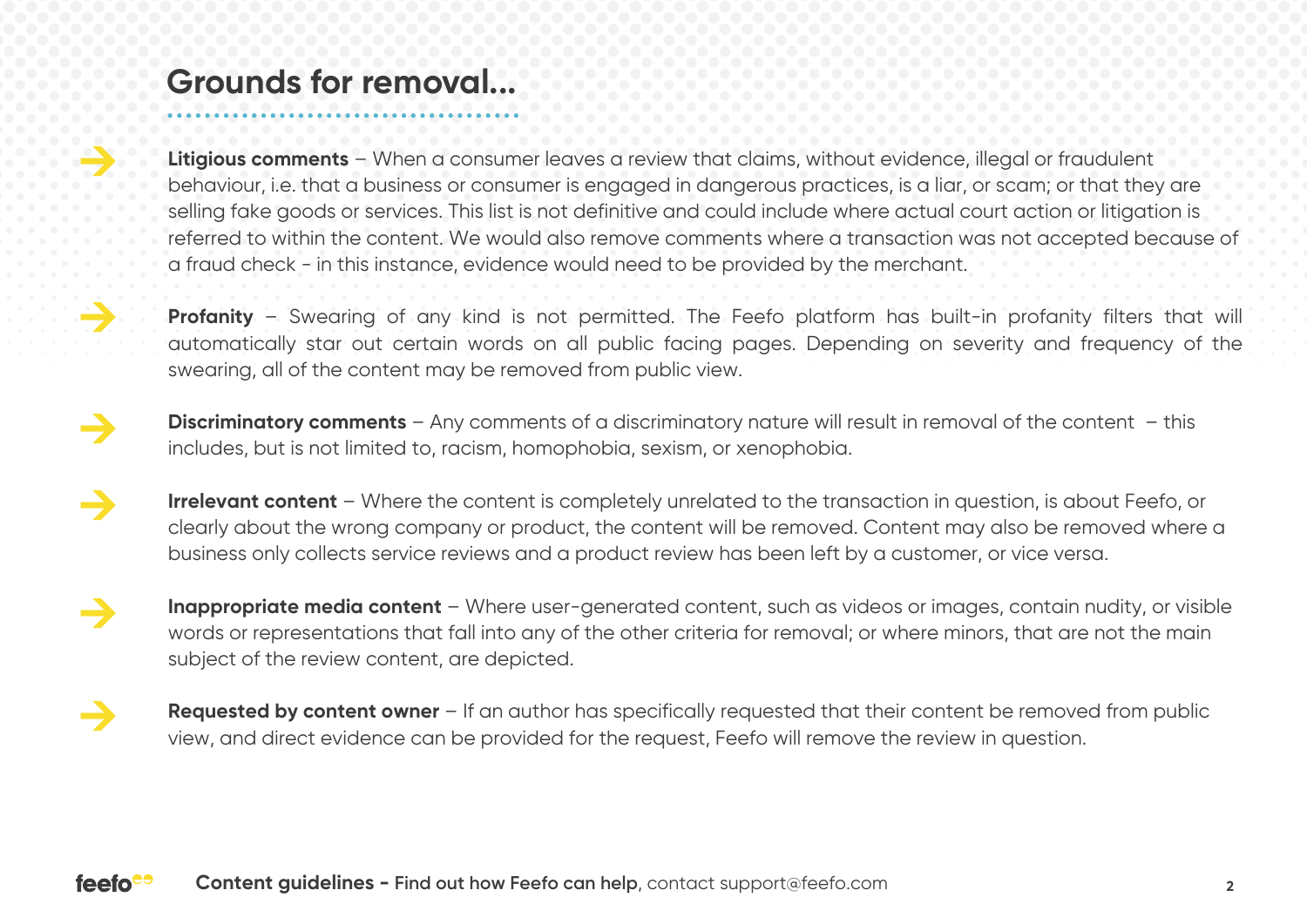

**→**

**→**

**Personal information** – Where specific individuals are named, or any identifiable details left such as telephone numbers, vehicle registration numbers, order reference numbers, email addresses, postal addresses, bank details etc. These specific pieces of identifiable information will be removed by Feefo but will not necessarily result in the content in its entirety being removed unless other criteria for immediate removal are met.

**Poor quality/spam** – If content is illegible, contains a series of random or unreadable characters, is obviously spam or contains URLs, it will be removed. This does not include reviews where no comments have been left at all. Reviewers are entitled to leave a star rating with no accompanying content.

**False content** – Where it can be proved on a balance of probabilities that the author has left factually incorrect content.

**Competitor comments** – Any comments that intentionally try to direct customers away from the business being reviewed to a direct competitor website, will be removed. **→**

**Intellectual property / copyright material** – Some businesses have third parties, where it could cause damage to their company if certain details were made publicly available. Any content that infringe IP or copyright will be removed upon request. **→**

**Reviews left in the wrong section of feedback form** – i.e. a service review in the product section, or vice versa. These will be removed, as incorrect information in each section has an adverse effect on Feefo's integrations. Where there is found to be a mix of product and service reviews in the same box, any request to remove negative reviews will prompt an audit of the account to ensure that all reviews conform to the same standard. **→**

**Incorrect uploads** – If a merchant uploads incorrect sales data, or sales data that has already been uploaded, content related to these uploads will be removed; and advice given on how to upload again correctly. **→**

Reviews not in desired language - In some cases, we will remove content that is not in the desired language of the client. This will be pre-agreed with our client and apply to foreign language reviews be they positive or n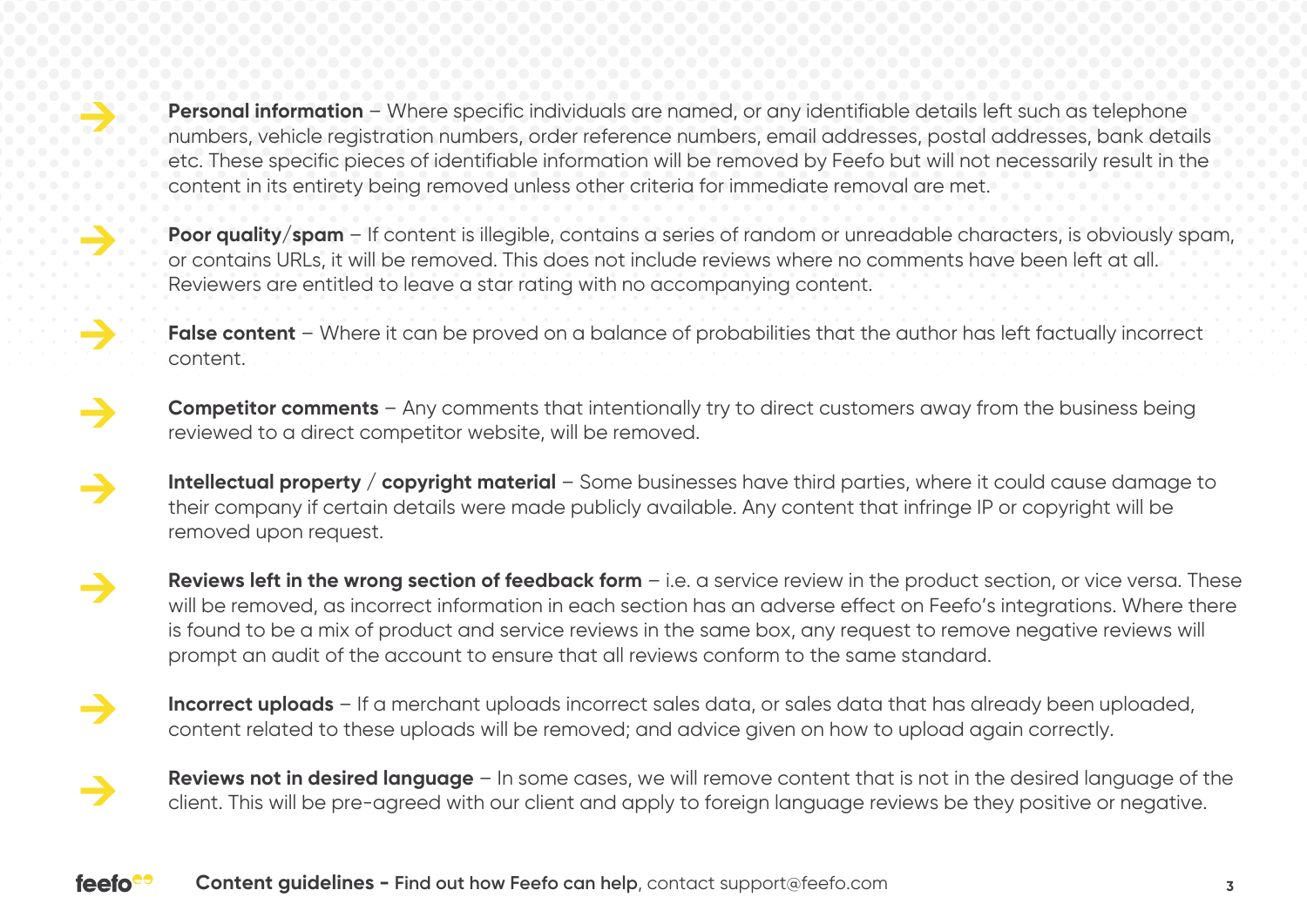## **We won't remove...**

**→**

**→**

**→**

**→**

**Breaching Ts&Cs** – Content that references something that is in violation of a merchant's terms and conditions (i.e. about shipping overseas when merchant does not).

**Negative comments** – If a negative review isn't in violation of any of the criteria for removal then it will NOT be removed.

**Negative reviews and opinions** – Even if the merchant has satisfactorily resolved the issue in the original review, the negative sentiment or opinion expressed in the original review will not be removed, unless specifically requested by the reviewer. Best practice is for the business to reply to the reviewer with a solution via Feefo.

**Star rating is incorrect** - Reviews where the star ratings left by the reviewer doesn't match the comments left in the review. For example, if a reviewer scores a merchant 1 out of 5 but leaves a wholly positive comment. If this occurs, we recommend replying to the review to ask if the correct score was left. **→**

- **Spelling errors** Content that include spelling or punctuation errors.
- **'Unfair' reviews**  Content that represents the legitimate opinion of the consumer but are viewed as 'unfair' by the business, unless they meet other criteria for removal, will NOT be removed. **→**
- **Cancelled orders**  If any transaction has happened, a consumer will be able to leave feedback based on their experience, even if the order has been cancelled. For example, if a consumer cancels their order because the customer service was poor. **→**
- **Competitor reviews** If a competitor leaves a legitimate review after they have made a purchase, then they are just as entitled to leave a review as any other customer.